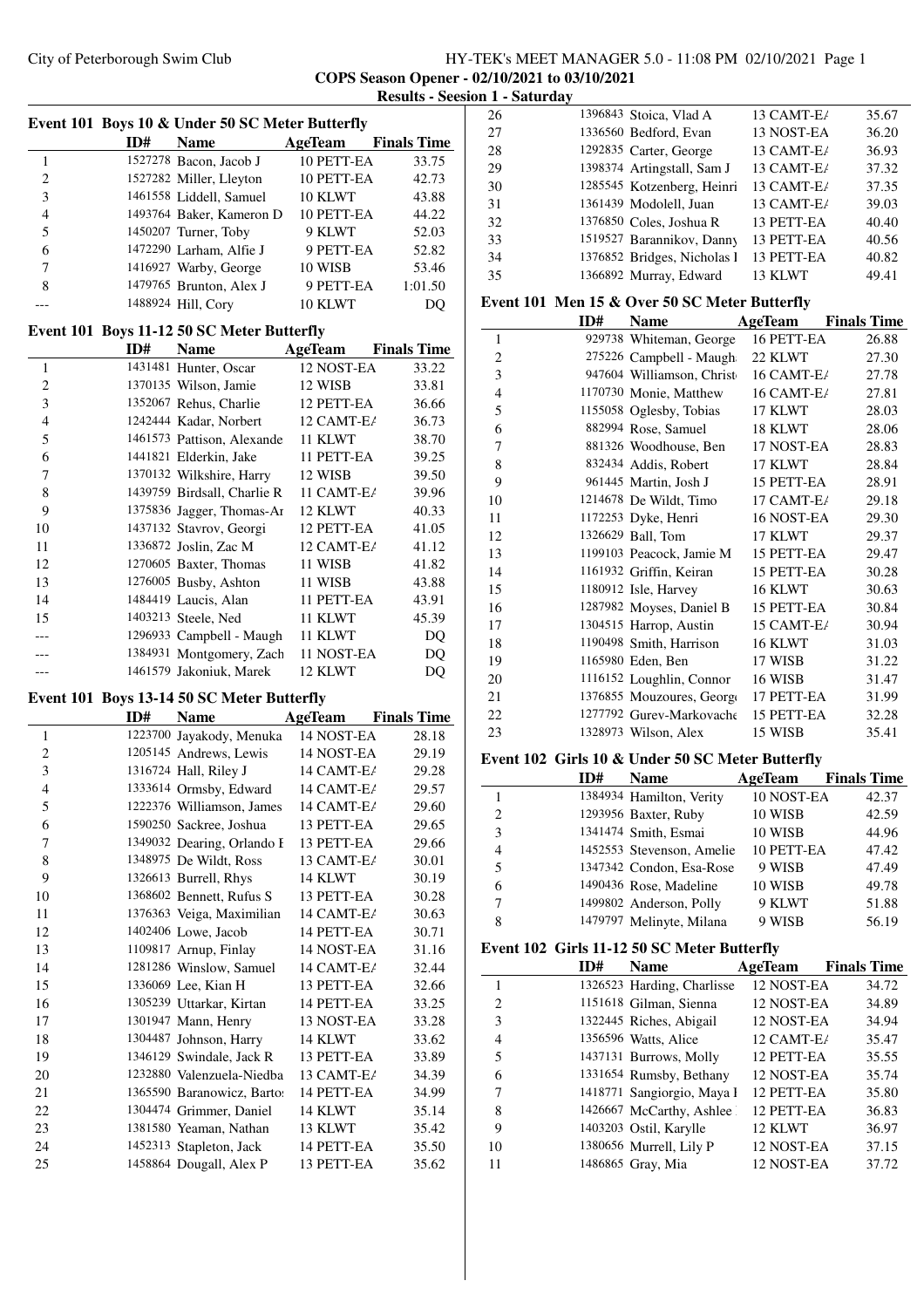# City of Peterborough Swim Club HY-TEK's MEET MANAGER 5.0 - 11:08 PM 02/10/2021 Page 2 **COPS Season Opener - 02/10/2021 to 03/10/2021 Results 1 - Saturday**

|                     |     |                                                            |                          | Results - Se       |
|---------------------|-----|------------------------------------------------------------|--------------------------|--------------------|
|                     |     | (Event 102 Girls 11-12 50 SC Meter Butterfly)              |                          |                    |
|                     | ID# | Name                                                       | <b>AgeTeam</b>           | <b>Finals Time</b> |
| 12                  |     | 1395880 Stewart, Isla M                                    | 11 PETT-EA               | 38.10              |
| 13                  |     | 1461567 Ringwood, Belle                                    | 11 KLWT                  | 38.93              |
| 14                  |     | 1444049 Garrod, Poppy                                      | 12 PETT-EA               | 40.06              |
| 15                  |     | 1390295 Sajudeen, Tyra                                     | 11 CAMT-E/               | 40.37              |
| 16                  |     | 1414445 Hill, Charlie                                      | 12 KLWT                  | 40.81              |
| 17                  |     | 1459777 Burton, Isabella                                   | 11 WISB                  | 40.96              |
| 18                  |     | 1445974 Andre-Barrett, Sofi                                | 12 CAMT-E/               | 41.22              |
| 19                  |     | 1349028 Gurey-Markovache                                   | 11 PETT-EA               | 42.55              |
| 20                  |     | 1341012 Duncan, Ruby A                                     | 12 PETT-EA               | 42.60              |
| 21                  |     | 1341475 Smith, Ebony                                       | 11 WISB                  | 42.84              |
| 22<br>23            |     | 1461563 Jackson, Ruby                                      | 11 KLWT                  | 43.07              |
| 24                  |     | 1435928 Haddock, Olivia                                    | 11 KLWT                  | 43.30<br>43.31     |
| 25                  |     | 1357401 Gyselings, Freya N<br>1314233 Virzintaite, Austeja | 11 PETT-EA<br>12 WISB    | 43.37              |
| 26                  |     | 1386664 Warby, Layla                                       | 12 WISB                  | 43.53              |
| 27                  |     | 1270601 Bailey, Kari-Ella                                  | 11 WISB                  | 44.01              |
| 28                  |     | 1370779 Collins, Eloise                                    | 12 KLWT                  | 44.74              |
| 29                  |     | 1509367 Gaizauskaite, Migl                                 | 12 PETT-EA               | 45.42              |
| 30                  |     | 1370781 Wilson, Sophia                                     | 12 KLWT                  | 45.89              |
| 31                  |     | 1508115 Collison, Florence                                 | 11 KLWT                  | 46.03              |
| 32                  |     | 1461569 Kidman, Lola                                       | 12 KLWT                  | 51.36              |
| 33                  |     | 1446267 Gilbert, Molly M                                   | 11 PETT-EA               | 51.38              |
| 34                  |     | 1509370 Crowson, Penelope                                  | 11 PETT-EA               | 1:01.19            |
| ---                 |     | 1509366 Fraser, Isobel E                                   | 12 PETT-EA               | DQ                 |
| ---                 |     | 1508118 Welham - Smith, C                                  | 11 KLWT                  | DQ                 |
| ---                 |     | 1581803 Norman, Ella-Loui                                  | 11 WISB                  | DQ                 |
|                     |     | 1519095 Smith, Shayla                                      | 12 KLWT                  | DQ                 |
|                     |     | 145025 Turner, Faith                                       | 11 KLWT                  | DQ                 |
|                     |     | 1403206 Greenwood, Alisha                                  | 11 KLWT                  | DQ                 |
|                     |     |                                                            |                          |                    |
|                     |     | Event 102 Girls 13-14 50 SC Meter Butterfly                |                          |                    |
|                     | ID# | <b>Name</b>                                                | <b>AgeTeam</b>           | <b>Finals Time</b> |
| 1<br>$\overline{c}$ |     | 1223683 Smith, Charlotte<br>1264771 Holgate, Georgia R     | 14 NOST-EA<br>13 CAMT-E/ | 28.80<br>29.42     |
| 3                   |     | 1283378 Donovan, Megan C                                   | 14 PETT-EA               | 30.13              |
| $\overline{4}$      |     | 1314498 Treharne, Lara E                                   | 14 PETT-EA               | 30.64              |
| 5                   |     | 981551 Shaw, Charlotte J                                   | 14 PETT-EA               | 31.40              |
| 6                   |     | 1357403 Minett, Olivia                                     | 13 PETT-EA               | 31.41              |
| 7                   |     | 1292511 Zecchini, Anouk                                    | 14 CAMT-E/               | 31.79              |
| 8                   |     | 1242337 Dorman, Leah                                       | 14 PETT-EA               | 31.84              |
| 9                   |     | 1284436 Fulluck-Holmes, Is                                 | 14 PETT-EA               | 32.29              |
| 10                  |     | 1227168 Wilson, Isla G                                     | 13 PETT-EA               | 33.87              |
| 11                  |     | 1347865 Mikolajewska, Wei                                  | 13 PETT-EA               | 33.94              |
| 12                  |     | 1116509 Gilbert, Esme A                                    | 14 PETT-EA               | 33.96              |
| 13                  |     | 1362132 Hamilton, Isla                                     | 13 NOST-EA               | 34.01              |
| 14                  |     | 1380637 Pitcher, Emily J                                   | 13 NOST-EA               | 34.05              |
| 15                  |     | 1270597 Virzintaite, Aiste                                 | 13 WISB                  | 34.12              |
| 16                  |     | 1348930 Baldwin, Beatrix M                                 | 14 NOST-EA               | 34.59              |
| 17                  |     | 1316719 Mather, Izzy A                                     | 13 CAMT-E <i>i</i>       | 34.78              |
| 18                  |     | 1403210 Lauder, Elyn                                       | 14 KLWT                  | 35.24              |
| 19                  |     | 1219655 Chapman, Eleanor                                   | 13 PETT-EA               | 35.39              |
| 20                  |     | 1496822 Han, Erica Y                                       | 13 CAMT-E/               | 35.46              |
| 21                  |     | 1234517 Cooper, Kacie                                      | 14 KLWT                  | 35.58              |
| 22                  |     | 1244330 Joslin, Scarlett O                                 | 13 CAMT-E/               | 35.66              |
| 23                  |     | 1348889 Howard, Phoebe                                     | 14 NOST-EA               | 36.22              |
| 24                  |     | 1348976 Richards, Zara                                     | 14 CAMT-E/               | 36.46              |
| 25                  |     | 1286936 Bellamy, Chloe                                     | 14 KLWT                  | 36.59              |
| 26                  |     | 1255947 Marcinek, Wiktoria                                 | 13 KLWT                  | 36.71              |

| 27             |     | 1328975 Wilson, Zoe                               | 13 WISB        | 36.91              |
|----------------|-----|---------------------------------------------------|----------------|--------------------|
| 28             |     | 1283823 Skittrell, Olivia                         | 14 KLWT        | 37.13              |
| 29             |     | 1376851 Coles, Caitlin M                          | 13 PETT-EA     | 37.24              |
| 30             |     | 1386073 Brace, Ruby                               | 13 PETT-EA     | 37.33              |
| 31             |     | 1177470 Dev-Sherman, Meg                          | 13 NOST-EA     | 38.42              |
| 32             |     | 1387693 Jones, Megan                              | 13 KLWT        | 38.63              |
| 33             |     | 1345477 Sutika-Totlebena, I                       | 13 KLWT        | 39.38              |
| 34             |     | 1416753 Whipp, Libby                              | 13 NOST-EA     | 40.04              |
| 35             |     | 1445975 Guillen Montanes,                         | 13 CAMT-E/     | 40.68              |
| 36             |     | 1345478 Steele, Eliza                             | 13 KLWT        | 41.78              |
| 37             |     | 1424473 Lamacraft, Celeste                        | 14 CAMT-E/     | 42.18              |
| 38             |     | 1353593 Orton, Pelin P                            | 14 CAMT-E/     | 42.35              |
| 39             |     | 1393260 Sibley, Caitlin                           | 13 WISB        | 44.95              |
| 40             |     | 1297897 Gyselings, Indya R                        | 13 PETT-EA     | 45.37              |
| 41             |     | 1341013 Hannon, Holly E                           | 13 PETT-EA     | 46.03              |
| 42             |     | 1296934 Campbell-Maughai                          | 13 KLWT        | 46.17              |
| 43             |     | 1392520 Herridge, Kitty                           | 14 NOST-EA     | 50.56              |
| 44             |     | 1509372 Leadbitter, Alannal                       | 14 PETT-EA     | 51.37              |
| ---            |     | 1199099 Davis, Lilly K                            | 13 PETT-EA     | DQ                 |
|                |     |                                                   |                |                    |
|                |     | Event 102 Women 15 & Over 50 SC Meter Butterfly   |                |                    |
|                | ID# | <b>Name</b>                                       | AgeTeam        | <b>Finals Time</b> |
| 1              |     | 981550 Shaw, Jess E                               | 16 PETT-EA     | 29.69              |
| $\overline{c}$ |     | 1160884 Willis, Hannah L                          | 15 PETT-EA     | 30.48              |
| 3              |     | 445702 O'Brien, Sarah                             | 24 KLWT        | 30.57              |
| $\overline{4}$ |     | 1146904 Andrews, Katie                            | 16 NOST-EA     | 30.76              |
| 5              |     | 1444591 Ammann, Leonie F                          | 15 CAMT-E/     | 31.12              |
| 6              |     | 937319 Smith, Rebecca                             | 18 NOST-EA     | 31.23              |
| 7              |     | 1232710 Hammond, Lauren                           | 16 CAMT-E/     | 31.32              |
| $\,$ 8 $\,$    |     | 928852 Bloomfield, Jessica                        | 15 CAMT-E/     | 31.74              |
| 9              |     | 1213424 Wightman, Leah                            | 16 KLWT        | 32.19              |
| 10             |     | 1439202 Scott, Indy M                             | 15 CAMT-E/     | 32.37              |
| 11             |     | 892649 Griffin, Sophie L                          | 17 PETT-EA     | 32.38              |
| 12             |     | 1336579 Mixer, Daisy                              | 15 NOST-EA     | 32.52              |
| 13             |     | 1254534 Coleman, Jasmine                          | 15 NOST-EA     | 32.56              |
| 14             |     | 1221326 Jarrett, Hannah                           | 17 NOST-EA     | 33.00              |
| 15             |     | 1231373 Richardson, Caitlin                       | 15 NOST-EA     | 33.09              |
| 16             |     | 1234190 Bello, Elena                              | 15 CAMT-E/     | 33.28              |
| 17             |     | 1307191 Sparkes, Sophie                           | 16 NOST-EA     | 33.97              |
| 18             |     | 965869 Pearce, Millie R                           | 15 PETT-EA     | 34.43              |
| 19             |     | 1496821 Han, Angela Y                             | 15 CAMT-E/     | 34.75              |
| 20             |     | 1389921 Hopkins, Jessica                          | 16 NOST-EA     | 34.84              |
| 21             |     | 1229207 Smith, Sydney                             | 15 CAMT-E/     | 34.93              |
| 22             |     | 1243089 Nicholson, Abigail                        | 15 KLWT        | 34.95              |
| 23             |     | 1331640 Jones, Evie                               | 17 NOST-EA     | 35.44              |
| 24             |     | 1295415 Kidman, Esmie                             | 15 KLWT        | 35.55              |
| 25             |     | 1243077 Liddell, Chloe                            | 15 KLWT        | 35.91              |
| 26             |     | 1387694 Jones, Bethan                             | 15 KLWT        | 37.93              |
| 27             |     | 1237180 Colbourne, Amy                            | 15 NOST-EA     | 38.64              |
| $*28$          |     | 1185125 Montgomery, Amb                           | 15 NOST-EA     | 38.78              |
| $*28$          |     | 1313024 Collins, Libby                            | 15 KLWT        | 38.78              |
| 30             |     | 1213425 Doig, Sophie                              | 15 KLWT        | 39.93              |
| 31             |     | 1216207 Tuffnell, Jemima M                        | 16 PETT-EA     | 39.97              |
|                |     |                                                   |                |                    |
|                |     | Event 103 Boys 10 & Under 100 SC Meter Backstroke |                |                    |
|                | ID# | <b>Name</b>                                       | <b>AgeTeam</b> | <b>Finals Time</b> |
| 1              |     | 1527278 Bacon, Jacob J                            | 10 PETT-EA     | 1:21.06            |
| 2              |     | 1461558 Liddell, Samuel                           | 10 KLWT        | 1:37.81            |
| 3              |     | 1450207 Turner, Toby                              | 9 KLWT         | 1:51.60            |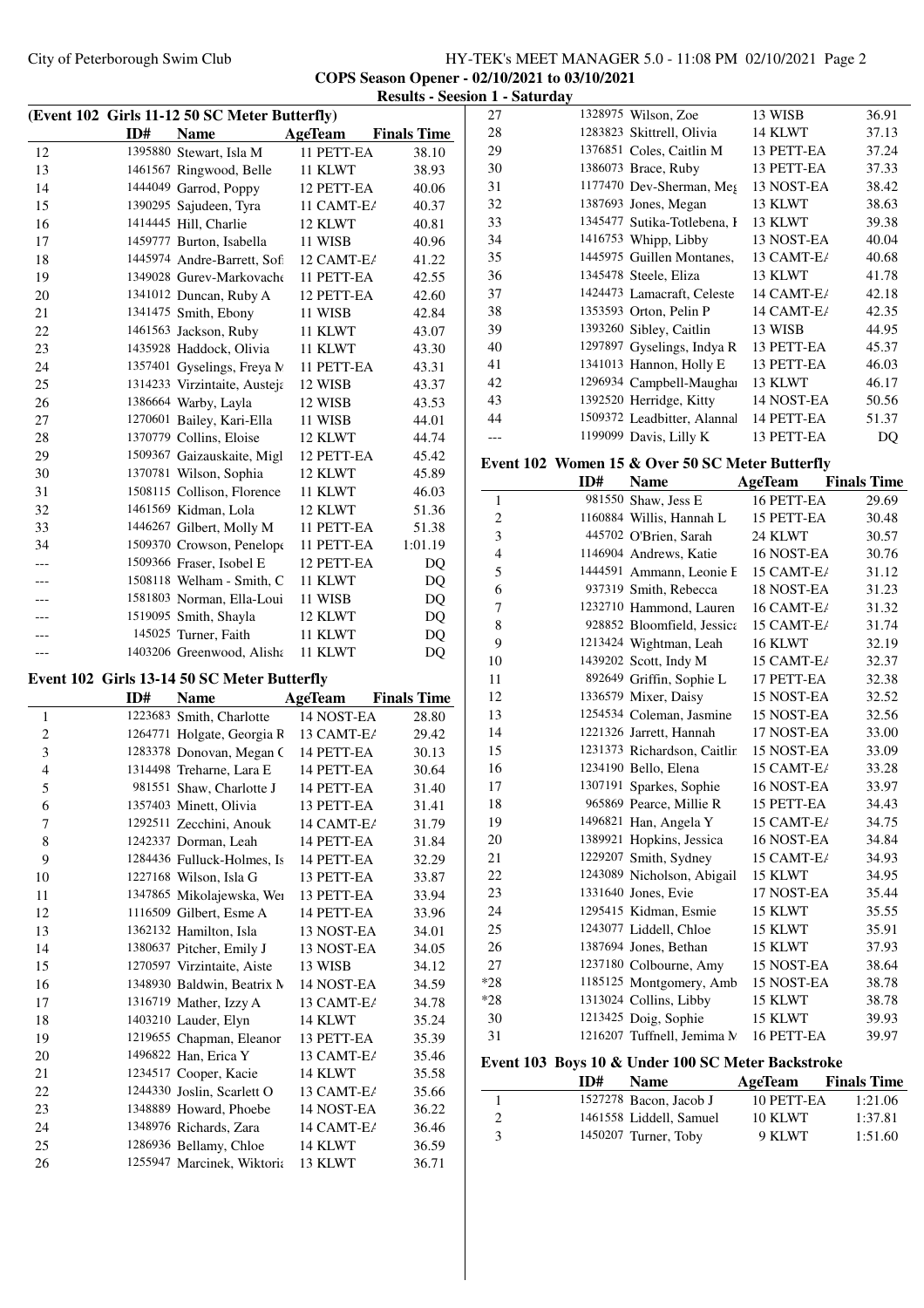## City of Peterborough Swim Club HY-TEK's MEET MANAGER 5.0 - 11:08 PM 02/10/2021 Page 3 **COPS Season Opener - 02/10/2021 to 03/10/2021 Results - Seesion 1 - Saturday**

|                |     | Event 103 Boys 11-12 100 SC Meter Backstroke |              |                    |
|----------------|-----|----------------------------------------------|--------------|--------------------|
|                | ID# | <b>Name</b>                                  | AgeTeam      | <b>Finals Time</b> |
| 1              |     | 1431481 Hunter, Oscar                        | 12 NOST-EA   | 1:14.32            |
| $\overline{2}$ |     | 1428897 Jacob, Frank A                       | 12 CAMT-E/   | 1:19.32            |
| 3              |     | 1370135 Wilson, Jamie                        | 12 WISB      | 1:21.09            |
| $\overline{4}$ |     | 1352067 Rehus, Charlie                       | 12 PETT-EA   | 1:21.53            |
| 5              |     | 1439759 Birdsall, Charlie R                  | 11 $CAMT-E/$ | 1:22.81            |
| 6              |     | 1384931 Montgomery, Zach                     | 11 NOST-EA   | 1:25.57            |
| 7              |     | 1270605 Baxter, Thomas                       | 11 WISB      | 1:26.13            |
| 8              |     | 1437132 Stavrov, Georgi                      | 12 PETT-EA   | 1:26.62            |
| 9              |     | 1370132 Wilkshire, Harry                     | 12 WISB      | 1:27.33            |
| 10             |     | 1403213 Steele, Ned                          | 11 KLWT      | 1:30.23            |
| 11             |     | 1375836 Jagger, Thomas-Ar                    | 12 KLWT      | 1:32.17            |
| 12             |     | 1461573 Pattison, Alexande                   | 11 KLWT      | 1:35.26            |
| 13             |     | 1405868 Ryan, Theo                           | 11 KLWT      | 1:36.17            |
| 14             |     | 1476820 Heather, George                      | 11 PETT-EA   | 1:41.41            |
| 15             |     | 1434206 Doig, Tom                            | 11 KLWT      | 1:42.75            |
| 16             |     | 1461579 Jakoniuk, Marek                      | 12 KLWT      | 1:43.83            |
| 17             |     | 1296933 Campbell - Maugh                     | 11 KLWT      | 1:54.22            |

## **Event 103 Boys 13-14 100 SC Meter Backstroke**

|                | ID# | Name                                 | AgeTeam    | <b>Finals Time</b> |
|----------------|-----|--------------------------------------|------------|--------------------|
| 1              |     | 1223700 Jayakody, Menuka             | 14 NOST-EA | 1:03.90            |
| $\overline{2}$ |     | 1284117 Wall, Ryan                   | 14 CAMT-E/ | 1:04.75            |
| 3              |     | 1242445 Kadar, Janos                 | 14 CAMT-E/ | 1:05.61            |
| $\overline{4}$ |     | 1333614 Ormsby, Edward               | 14 CAMT-E/ | 1:05.75            |
| 5              |     | 1376363 Veiga, Maximilian 14 CAMT-E/ |            | 1:06.63            |
| 6              |     | 1222376 Williamson, James            | 14 CAMT-E/ | 1:07.10            |
| 7              |     | 1349032 Dearing, Orlando E           | 13 PETT-EA | 1:08.03            |
| 8              |     | 1338510 Singh, Gagan                 | 14 PETT-EA | 1:08.19            |
| 9              |     | 1402406 Lowe, Jacob                  | 14 PETT-EA | 1:08.53            |
| 10             |     | 1205145 Andrews, Lewis               | 14 NOST-EA | 1:08.68            |
| 11             |     | 1368602 Bennett, Rufus S             | 13 PETT-EA | 1:11.40            |
| 12             |     | 1281286 Winslow, Samuel              | 14 CAMT-E/ | 1:11.84            |
| 13             |     | 1301947 Mann, Henry                  | 13 NOST-EA | 1:13.14            |
| 14             |     | 1381580 Yeaman, Nathan               | 13 KLWT    | 1:14.52            |
| 15             |     | 1346129 Swindale, Jack R             | 13 PETT-EA | 1:17.22            |
| 16             |     | 1304487 Johnson, Harry               | 14 KLWT    | 1:17.30            |
| 17             |     | 1398374 Artingstall, Sam J           | 13 CAMT-E/ | 1:18.60            |
| 18             |     | 1305239 Uttarkar, Kirtan             | 14 PETT-EA | 1:19.29            |
| 19             |     | 1365590 Baranowicz, Bartos           | 14 PETT-EA | 1:20.34            |
| 20             |     | 1383308 Glasscock, Oliver            | 13 WISB    | 1:25.12            |
| 21             |     | 1478357 Monk, Theo                   | 13 CAMT-E/ | 1:25.21            |
| 22             |     | 1285545 Kotzenberg, Heinri           | 13 CAMT-E/ | 1:26.62            |
| 23             |     | 1396843 Stoica, Vlad A               | 13 CAMT-E/ | 1:26.80            |

### **Event 103 Men 15 & Over 100 SC Meter Backstroke**

|                | ID# | <b>Name</b>               | AgeTeam      | <b>Finals Time</b> |
|----------------|-----|---------------------------|--------------|--------------------|
| 1              |     | 1317101 Treharne, Zack J  | 16 PETT-EA   | 1:01.64            |
| $\mathfrak{D}$ |     | 1170730 Monie, Matthew    | 16 CAMT-E/   | 1:01.67            |
| 3              |     | 275226 Campbell - Maugh   | 22 KLWT      | 1:02.28            |
| 4              |     | 881326 Woodhouse, Ben     | 17 NOST-EA   | 1:02.75            |
| 5              |     | 1155058 Oglesby, Tobias   | 17 KLWT      | 1:02.96            |
| 6              |     | 947604 Williamson, Christ | $16$ CAMT-E/ | 1:05.32            |
| 7              |     | 882994 Rose, Samuel       | 18 KLWT      | 1:05.86            |
| 8              |     | 1180912 Isle, Harvey      | 16 KLWT      | 1:07.63            |
| 9              |     | 1154080 James, Louis      | 15 NOST-EA   | 1:07.82            |
| 10             |     | 1287982 Moyses, Daniel B  | 15 PETT-EA   | 1:08.42            |
| 11             |     | 832434 Addis, Robert      | 17 KLWT      | 1:08.52            |
| 12             |     | 1165980 Eden, Ben         | 17 WISB      | 1:10.16            |

|    | ID# | <b>Name</b>                                        | AgeTeam        | <b>Finals Time</b> |
|----|-----|----------------------------------------------------|----------------|--------------------|
|    |     | Event 104 Girls 10 & Under 100 SC Meter Backstroke |                |                    |
| 17 |     | 1383307 Croxford, Troy                             | 15 WISB        | 1:18.17            |
| 16 |     | 1304515 Harrop, Austin                             | 15 CAMT-E/     | 1:15.96            |
| 15 |     | 1116152 Loughlin, Connor                           | <b>16 WISB</b> | 1:13.14            |
| 14 |     | 1381587 Tkacenko, Nedas                            | 15 KLWT        | 1:12.23            |
| 13 |     | 1199103 Peacock, Jamie M                           | 15 PETT-EA     | 1:10.74            |

# 1 1490436 Rose, Madeline 10 WISB 1:34.05<br>2 1293956 Baxter. Ruby 10 WISB 1:34.16 2 1293956 Baxter, Ruby 10 WISB 1:34.16<br>3 1341474 Smith, Esmai 10 WISB 1:40.55

1341474 Smith, Esmai 10 WISB 1:40.55

## **Event 104 Girls 11-12 100 SC Meter Backstroke**

|                | ID# | <b>Name</b>                  | AgeTeam    | <b>Finals Time</b> |
|----------------|-----|------------------------------|------------|--------------------|
| 1              |     | 1368584 Cimermanova, Van     | 12 PETT-EA | 1:08.56            |
| $\overline{c}$ |     | 1151618 Gilman, Sienna       | 12 NOST-EA | 1:16.54            |
| 3              |     | 1356596 Watts, Alice         | 12 CAMT-E/ | 1:19.84            |
| $\overline{4}$ |     | 1331654 Rumsby, Bethany      | 12 NOST-EA | 1:21.77            |
| 5              |     | 1380656 Murrell, Lily P      | 12 NOST-EA | 1:22.06            |
| 6              |     | 1414463 Stimpson, Daisy      | 12 KLWT    | 1:23.00            |
| 7              |     | 1445974 Andre-Barrett, Sofi  | 12 CAMT-E/ | 1:23.31            |
| 8              |     | 1437131 Burrows, Molly       | 12 PETT-EA | 1:26.25            |
| 9              |     | 1341475 Smith, Ebony         | 11 WISB    | 1:26.66            |
| 10             |     | 1418771 Sangiorgio, Maya I   | 12 PETT-EA | 1:26.96            |
| 11             |     | 1426667 McCarthy, Ashlee     | 12 PETT-EA | 1:27.70            |
| 12             |     | 1376848 Cushion, Emma J      | 11 PETT-EA | 1:28.06            |
| 13             |     | 1403206 Greenwood, Alisha    | 11 KLWT    | 1:28.37            |
| 14             |     | 1414445 Hill, Charlie        | 12 KLWT    | 1:29.44            |
| 15             |     | 1357401 Gyselings, Freya N.  | 11 PETT-EA | 1:30.38            |
| 16             |     | 1386664 Warby, Layla         | 12 WISB    | 1:30.85            |
| 17             |     | 1459777 Burton, Isabella     | 11 WISB    | 1:30.97            |
| 18             |     | 1314233 Virzintaite, Austeja | 12 WISB    | 1:31.07            |
| 19             |     | 1405866 Johnson, Milly       | 11 KLWT    | 1:31.41            |
| 20             |     | 1341012 Duncan, Ruby A       | 12 PETT-EA | 1:33.00            |
| 21             |     | 1444049 Garrod, Poppy        | 12 PETT-EA | 1:33.11            |
| 22             |     | 1270601 Bailey, Kari-Ella    | 11 WISB    | 1:33.88            |
| 23             |     | 1435928 Haddock, Olivia      | 11 KLWT    | 1:34.98            |
| 24             |     | 1461567 Ringwood, Belle      | 11 KLWT    | 1:36.01            |
| 25             |     | 1414471 Peebles, Poppy       | 12 KLWT    | 1:37.45            |
| 26             |     | 1461563 Jackson, Ruby        | 11 KLWT    | 1:38.47            |
| 27             |     | 145025 Turner, Faith         | 11 KLWT    | 1:42.39            |
| 28             |     | 1349028 Gurev-Markovache     | 11 PETT-EA | 1:42.59            |
| ---            |     | 1395880 Stewart, Isla M      | 11 PETT-EA | DQ                 |

## **Event 104 Girls 13-14 100 SC Meter Backstroke**

 $\overline{\phantom{0}}$ 

|                | ID# | <b>Name</b>                | AgeTeam    | <b>Finals Time</b> |
|----------------|-----|----------------------------|------------|--------------------|
| 1              |     | 1264771 Holgate, Georgia R | 13 CAMT-E/ | 1:06.23            |
| $\overline{c}$ |     | 1283378 Donovan, Megan C   | 14 PETT-EA | 1:07.78            |
| 3              |     | 1223683 Smith, Charlotte   | 14 NOST-EA | 1:08.56            |
| $\overline{4}$ |     | 1116509 Gilbert, Esme A    | 14 PETT-EA | 1:11.16            |
| 5              |     | 1284436 Fulluck-Holmes, Is | 14 PETT-EA | 1:11.23            |
| 6              |     | 1242337 Dorman, Leah       | 14 PETT-EA | 1:11.57            |
| 7              |     | 1380637 Pitcher, Emily J   | 13 NOST-EA | 1:12.12            |
| 8              |     | 1314498 Treharne, Lara E   | 14 PETT-EA | 1:12.67            |
| 9              |     | 1227168 Wilson, Isla G     | 13 PETT-EA | 1:13.81            |
| 10             |     | 981551 Shaw, Charlotte J   | 14 PETT-EA | 1:14.05            |
| 11             |     | 1316719 Mather, Izzy A     | 13 CAMT-E/ | 1:14.36            |
| 12             |     | 1347865 Mikolajewska, Wei  | 13 PETT-EA | 1:15.37            |
| 13             |     | 1292511 Zecchini, Anouk    | 14 CAMT-E/ | 1:15.40            |
| 14             |     | 1234517 Cooper, Kacie      | 14 KLWT    | 1:16.57            |
| 15             |     | 1286936 Bellamy, Chloe     | 14 KLWT    | 1:17.47            |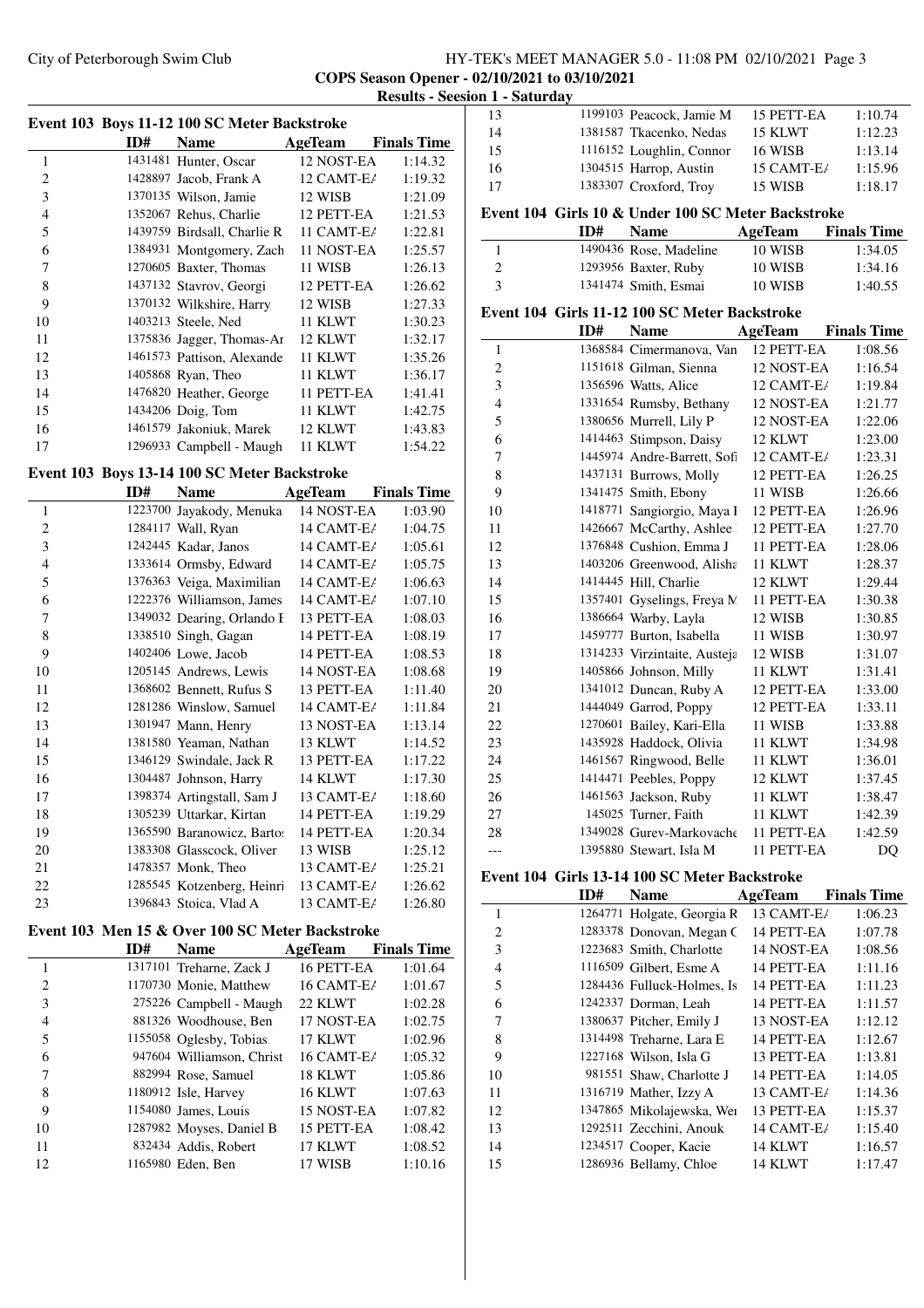## City of Peterborough Swim Club HY-TEK's MEET MANAGER 5.0 - 11:08 PM 02/10/2021 Page 4 **COPS Season Opener - 02/10/2021 to 03/10/2021 Results - Seesion 1 - Saturday**

|    |     | (Event 104 Girls 13-14 100 SC Meter Backstroke)   |            |                    |
|----|-----|---------------------------------------------------|------------|--------------------|
|    | ID# | <b>Name</b>                                       | AgeTeam    | <b>Finals Time</b> |
| 16 |     | 1255947 Marcinek, Wiktoria                        | 13 KLWT    | 1:18.25            |
| 17 |     | 1270597 Virzintaite, Aiste                        | 13 WISB    | 1:18.99            |
| 18 |     | 1283823 Skittrell, Olivia                         | 14 KLWT    | 1:20.57            |
| 19 |     | 1403210 Lauder, Elyn                              | 14 KLWT    | 1:21.21            |
| 20 |     | 1328975 Wilson, Zoe                               | 13 WISB    | 1:21.22            |
| 21 |     | 1408489 Condon, Abi                               | 13 WISB    | 1:21.56            |
| 22 |     | 1348976 Richards, Zara                            | 14 CAMT-E/ | 1:23.95            |
| 23 |     | 1345477 Sutika-Totlebena, I                       | 13 KLWT    | 1:25.41            |
| 24 |     | 1376851 Coles, Caitlin M                          | 13 PETT-EA | 1:29.15            |
| 25 |     | 1345478 Steele, Eliza                             | 13 KLWT    | 1:29.69            |
| 26 |     | 1416753 Whipp, Libby                              | 13 NOST-EA | 1:30.21            |
| 27 |     | 1296934 Campbell-Maughar                          | 13 KLWT    | 1:34.23            |
| 28 |     | 1341013 Hannon, Holly E                           | 13 PETT-EA | 1:35.66            |
| 29 |     | 1334044 Doig, Olivia                              | 13 KLWT    | 1:37.65            |
| 30 |     | 1393260 Sibley, Caitlin                           | 13 WISB    | 1:40.92            |
|    |     | Event 104 Women 15 & Over 100 SC Meter Backstroke |            |                    |
|    | ID# | <b>Name</b>                                       | AgeTeam    | <b>Finals Time</b> |
| 1  |     | 1146904 Andrews, Katie                            | 16 NOST-EA | 1:07.42            |
| 2  |     | 1160884 Willis, Hannah L                          | 15 PETT-EA | 1:07.53            |
| 3  |     | 1213424 Wightman, Leah                            | 16 KLWT    | 1:08.14            |
| 4  |     | 892649 Griffin, Sophie L                          | 17 PETT-EA | 1:11.12            |
| 5  |     | 937319 Smith, Rebecca                             | 18 NOST-EA | 1:11.29            |

6 928852 Bloomfield, Jessica 15 CAMT-EA 1:14.75 1307191 Sparkes, Sophie 16 NOST-EA 1:15.07 8 1234190 Bello, Elena 15 CAMT-EA 1:15.60 1254534 Coleman, Jasmine 15 NOST-EA 1:16.16 1243089 Nicholson, Abigail 15 KLWT 1:16.24 1292790 Chapman, Lily 18 NOST-EA 1:17.32 965869 Pearce, Millie R 15 PETT-EA 1:17.35 1295415 Kidman, Esmie 15 KLWT 1:18.26 1237180 Colbourne, Amy 15 NOST-EA 1:18.91 1331640 Jones, Evie 17 NOST-EA 1:19.11 16 1185125 Montgomery, Amb 15 NOST-EA 1:22.57 1216207 Tuffnell, Jemima M 16 PETT-EA 1:25.18

### **Event 105 Boys 10 & Under 200 SC Meter Breaststroke**

|   | ID# | <b>Name</b>                                    | AgeTeam        | <b>Finals Time</b> |
|---|-----|------------------------------------------------|----------------|--------------------|
| 1 |     | 1589680 Tennant, Samuel                        | 10 KLWT        | 4:39.03            |
|   |     | Event 105 Boys 11-12 200 SC Meter Breaststroke |                |                    |
|   | ID# | <b>Name</b>                                    | AgeTeam        | <b>Finals Time</b> |
| 1 |     | 1193420 Jones, Josh                            | 12 WISB        | 3:14.68            |
| 2 |     | 1270605 Baxter, Thomas                         | 11 WISB        | 3:21.64            |
| 3 |     | 1370135 Wilson, Jamie                          | 12 WISB        | 3:25.52            |
| 4 |     | 1352067 Rehus, Charlie                         | 12 PETT-EA     | 3:27.03            |
| 5 |     | 1375836 Jagger, Thomas-Ar                      | 12 KLWT        | 3:31.29            |
| 6 |     | 1405868 Ryan, Theo                             | 11 KLWT        | 3:35.56            |
| 7 |     | 1403213 Steele, Ned                            | 11 KLWT        | 3:40.85            |
|   |     | 1395884 Mouzoures, Micha                       | 12 PETT-EA     | DQ                 |
|   |     | 1434206 Doig, Tom                              | <b>11 KLWT</b> | DO                 |

#### **Event 105 Boys 13-14 200 SC Meter Breaststroke**

|   | ID# | <b>Name</b>                | AgeTeam        | <b>Finals Time</b> |
|---|-----|----------------------------|----------------|--------------------|
|   |     | 1590250 Sackree, Joshua    | 13 PETT-EA     | 2:35.78            |
|   |     | 1338510 Singh, Gagan       | 14 PETT-EA     | 2:47.59            |
| 3 |     | 1326613 Burrell, Rhys      | <b>14 KLWT</b> | 2:52.10            |
| 4 |     | 1349032 Dearing, Orlando I | 13 PETT-EA     | 2:52.78            |
| 5 |     | 1346129 Swindale, Jack R   | 13 PETT-EA     | 3:11.53            |

| 6              |     | 1370777 Tennant, Benjamin                            | 13 KLWT        | 3:17.01            |
|----------------|-----|------------------------------------------------------|----------------|--------------------|
| 7              |     | 1366892 Murray, Edward                               | 13 KLWT        | 3:21.87            |
|                |     | Event 105 Men 15 & Over 200 SC Meter Breaststroke    |                |                    |
|                | ID# | <b>Name</b>                                          | AgeTeam        | <b>Finals Time</b> |
| 1              |     | 961445 Martin, Josh J                                | 15 PETT-EA     | 2:32.30            |
| $\overline{c}$ |     | 1287982 Moyses, Daniel B                             | 15 PETT-EA     | 2:45.96            |
| 3              |     | 1277792 Gurev-Markovache                             | 15 PETT-EA     | 2:53.13            |
| 4              |     | 1161932 Griffin, Keiran                              | 15 PETT-EA     | 2:54.04            |
| 5              |     | 1376855 Mouzoures, George                            | 17 PETT-EA     | 2:59.78            |
| 6              |     | 1116152 Loughlin, Connor                             | <b>16 WISB</b> | 3:03.13            |
| 7              |     | 1328973 Wilson, Alex                                 | 15 WISB        | 3:11.07            |
|                |     | Event 106 Girls 10 & Under 200 SC Meter Breaststroke |                |                    |
|                | ID# | <b>Name</b>                                          | AgeTeam        | <b>Finals Time</b> |
|                |     | 1293956 Baxter, Ruby                                 | 10 WISB        | DO                 |

## **Event 106 Girls 11-12 200 SC Meter Breaststroke**

|    | ID# | <b>Name</b>                  | AgeTeam        | <b>Finals Time</b> |
|----|-----|------------------------------|----------------|--------------------|
| 1  |     | 1390295 Sajudeen, Tyra       | 11 CAMT-E/     | 3:12.70            |
| 2  |     | 1445974 Andre-Barrett, Sofi  | $12$ CAMT-E/   | 3:24.41            |
| 3  |     | 1341012 Duncan, Ruby A       | 12 PETT-EA     | 3:26.31            |
| 4  |     | 1370779 Collins, Eloise      | 12 KLWT        | 3:30.06            |
| 5  |     | 1414445 Hill, Charlie        | 12 KLWT        | 3:35.12            |
| 6  |     | 1395880 Stewart, Isla M      | 11 PETT-EA     | 3:38.95            |
|    |     | 1414471 Peebles, Poppy       | 12 KLWT        | 3:46.25            |
| 8  |     | 1314233 Virzintaite, Austeja | 12 WISB        | 3:48.45            |
| 9  |     | 1508115 Collison, Florence   | 11 KLWT        | 3:53.68            |
| 10 |     | 1370781 Wilson, Sophia       | 12 KLWT        | 3:55.87            |
| 11 |     | 1508118 Welham - Smith, C    | 11 KLWT        | 4:20.34            |
| 12 |     | 145025 Turner, Faith         | <b>11 KLWT</b> | 4:27.14            |

## **Event 106 Girls 13-14 200 SC Meter Breaststroke**

|                | ID# | <b>Name</b>                 | AgeTeam        | <b>Finals Time</b> |
|----------------|-----|-----------------------------|----------------|--------------------|
| 1              |     | 1199099 Davis, Lilly K      | 13 PETT-EA     | 2:51.77            |
| $\overline{2}$ |     | 1357403 Minett, Olivia      | 13 PETT-EA     | 2:57.79            |
| 3              |     | 1283823 Skittrell, Olivia   | <b>14 KLWT</b> | 3:01.09            |
| 4              |     | 1345477 Sutika-Totlebena, I | 13 KLWT        | 3:04.19            |
| 5              |     | 1234517 Cooper, Kacie       | <b>14 KLWT</b> | 3:05.86            |
| 6              |     | 1277797 Mahoney, Olivia R   | 13 PETT-EA     | 3:06.26            |
| 7              |     | 1219655 Chapman, Eleanor    | 13 PETT-EA     | 3:16.44            |
| 8              |     | 1255947 Marcinek, Wiktoria  | 13 KLWT        | 3:20.24            |
| 9              |     | 1270597 Virzintaite, Aiste  | 13 WISB        | 3:20.74            |
| 10             |     | 1386073 Brace, Ruby         | 13 PETT-EA     | 3:21.16            |
| 11             |     | 1408489 Condon, Abi         | 13 WISB        | 3:26.84            |
| 12             |     | 1296934 Campbell-Maughai    | 13 KLWT        | 3:28.89            |
| 13             |     | 1334044 Doig, Olivia        | 13 KLWT        | 4:05.31            |

#### **Event 106 Women 15 & Over 200 SC Meter Breaststroke**

|               | ID# | <b>Name</b>            | AgeTeam        | <b>Finals Time</b> |
|---------------|-----|------------------------|----------------|--------------------|
|               |     | 445702 O'Brien, Sarah  | 24 KLWT        | 2:44.10            |
| $\mathcal{D}$ |     | 1213425 Doig, Sophie   | <b>15 KLWT</b> | 3:09.55            |
| 3             |     | 1387694 Jones, Bethan  | 15 KLWT        | 3:16.17            |
|               |     | 1313024 Collins, Libby | 15 KLWT        | 3:27.12            |

### **Event 107 Boys 10 & Under 100 SC Meter IM**

| ID# | <b>Name</b>              | AgeTeam        | <b>Finals Time</b> |
|-----|--------------------------|----------------|--------------------|
|     | 1527278 Bacon, Jacob J   | 10 PETT-EA     | 1:22.58            |
|     | 1527282 Miller, Lleyton  | 10 PETT-EA     | 1:35.45            |
|     | 1493764 Baker, Kameron D | 10 PETT-EA     | 1:37.17            |
|     | 1461558 Liddell, Samuel  | <b>10 KLWT</b> | 1:39.53            |
|     | 1416927 Warby, George    | 10 WISB        | 1:48.95            |